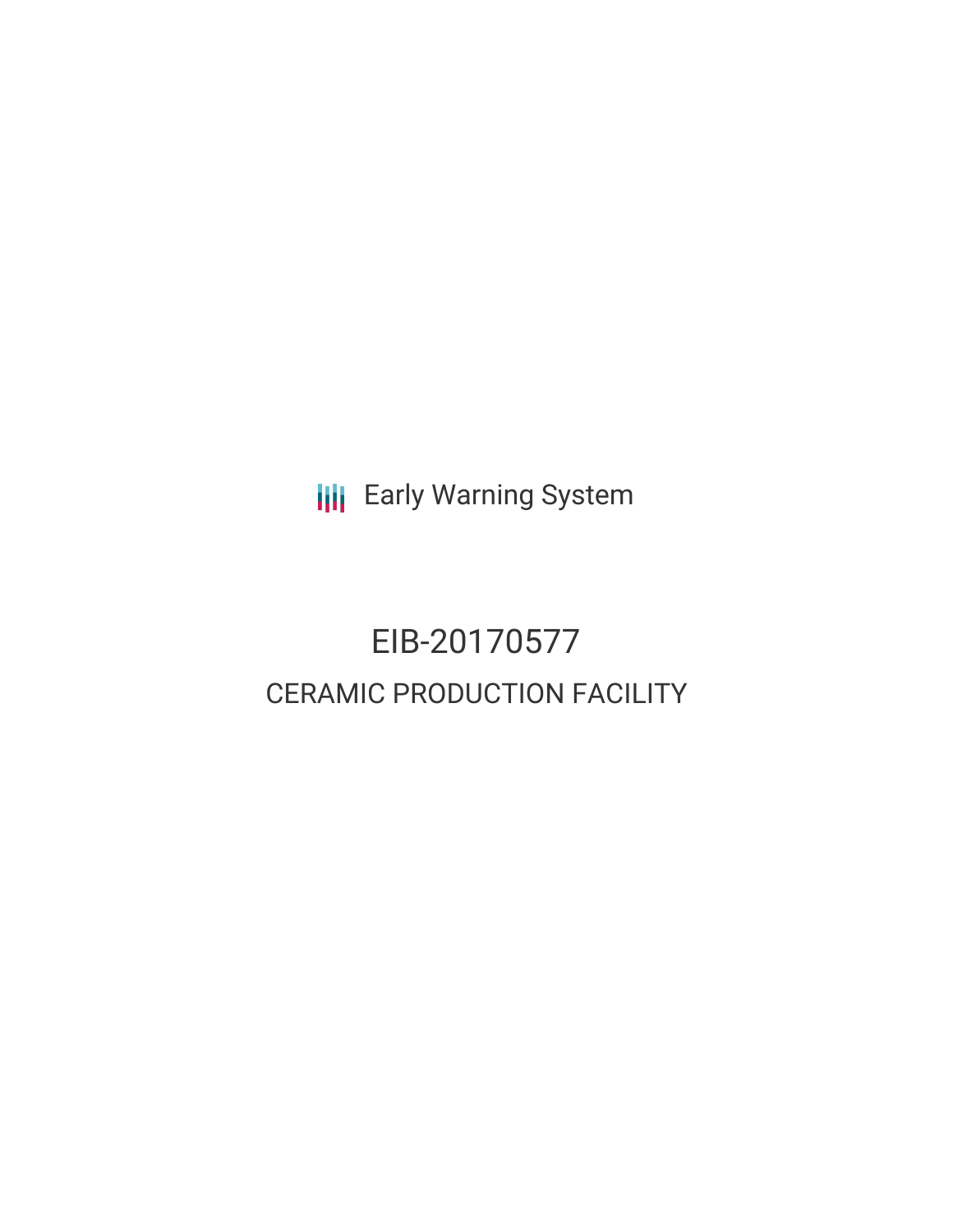#### **Quick Facts**

| <b>Countries</b>              | Poland                           |
|-------------------------------|----------------------------------|
| <b>Specific Location</b>      | Dabrowa Górnicza                 |
| <b>Financial Institutions</b> | European Investment Bank (EIB)   |
| <b>Status</b>                 | Proposed                         |
| <b>Bank Risk Rating</b>       |                                  |
| <b>Borrower</b>               | NGK CERAMICS POLSKA SP ZOO       |
| <b>Sectors</b>                | Construction, Industry and Trade |
| <b>Investment Type(s)</b>     | Loan                             |
|                               |                                  |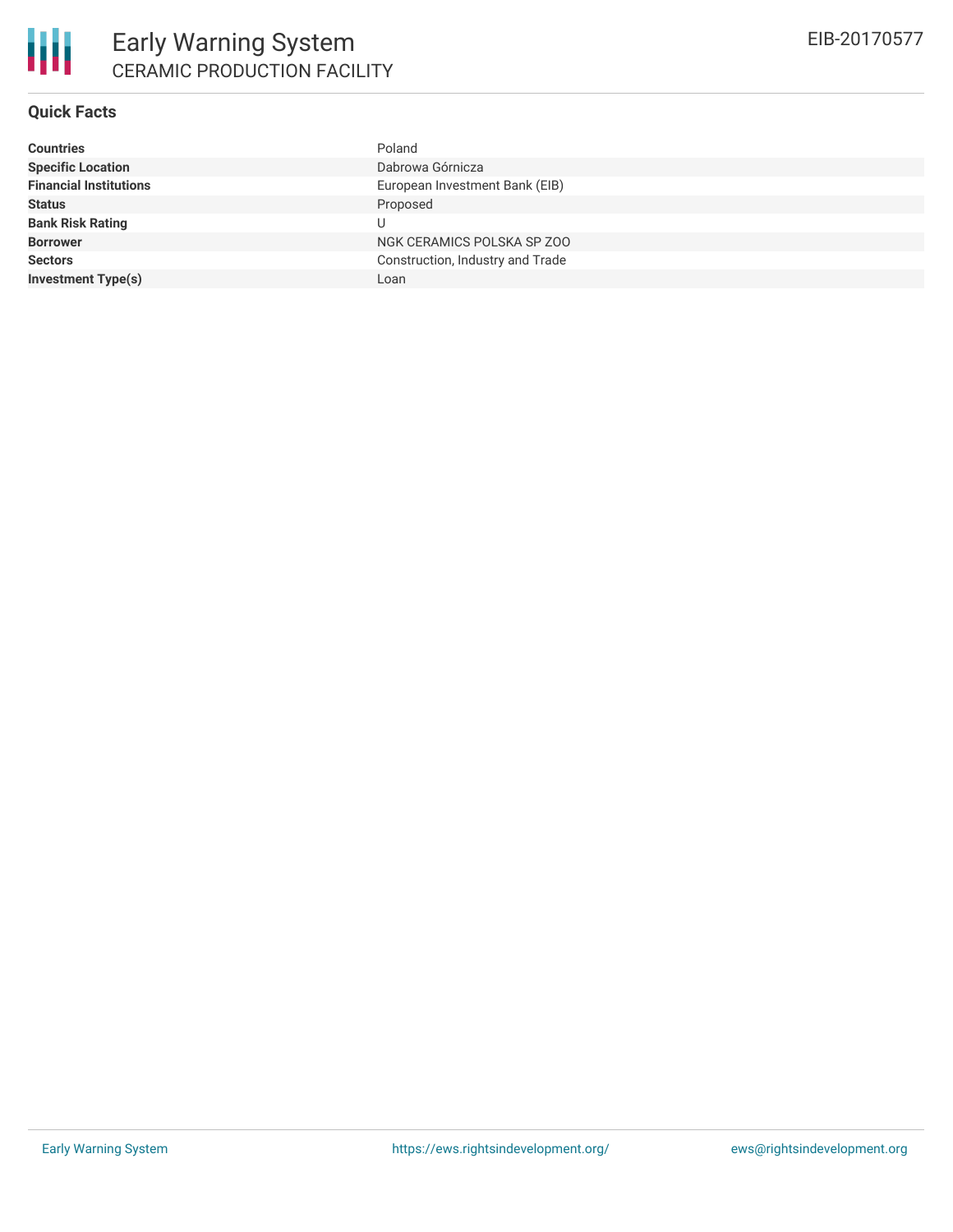

#### **Project Description**

This project provides financing for the construction of the extension of a diesel particulate filters production facility, as part of a new production facility in Dabrowa Górnicza in the Silesia Province of Southern Poland.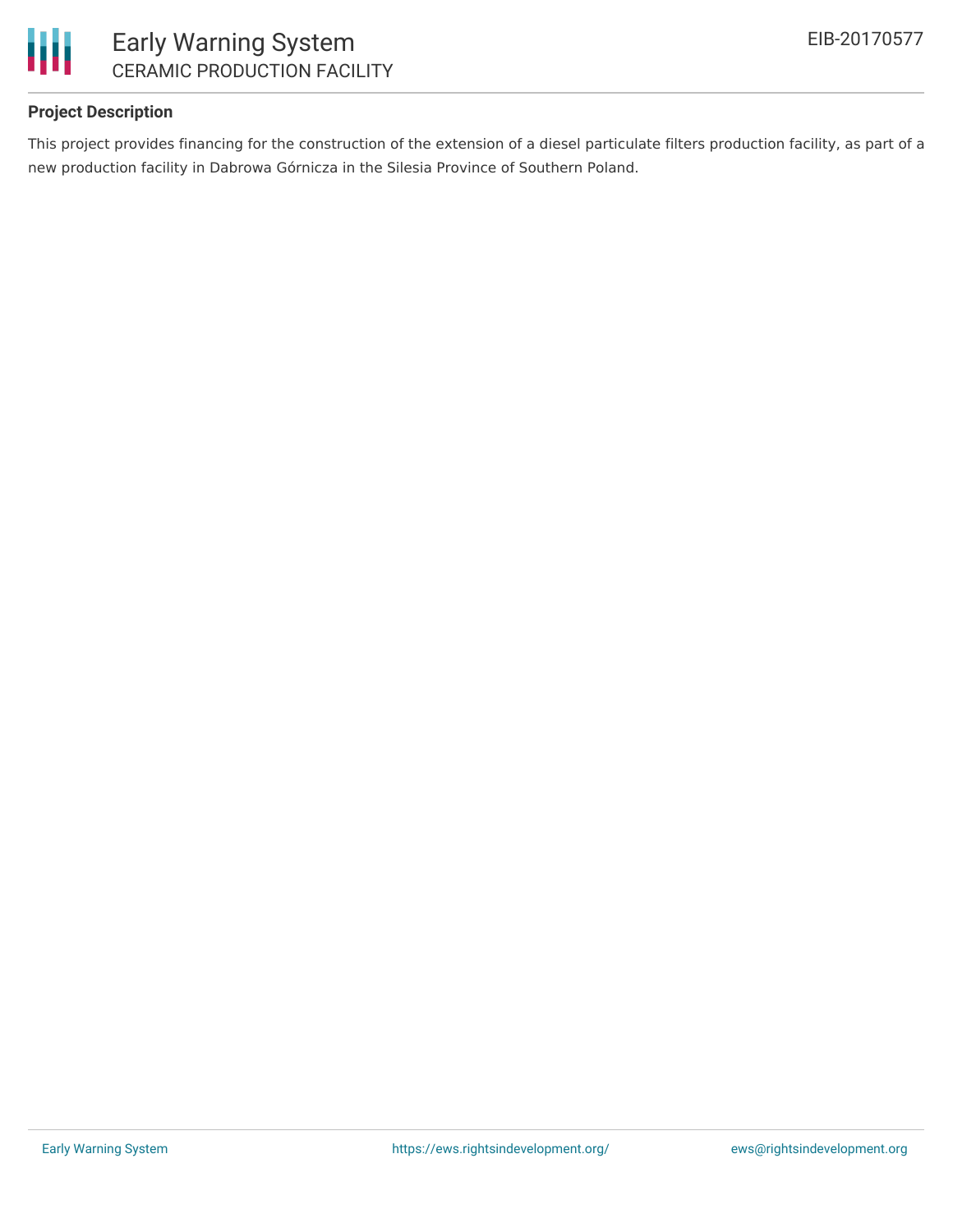#### **Investment Description**

European Investment Bank (EIB)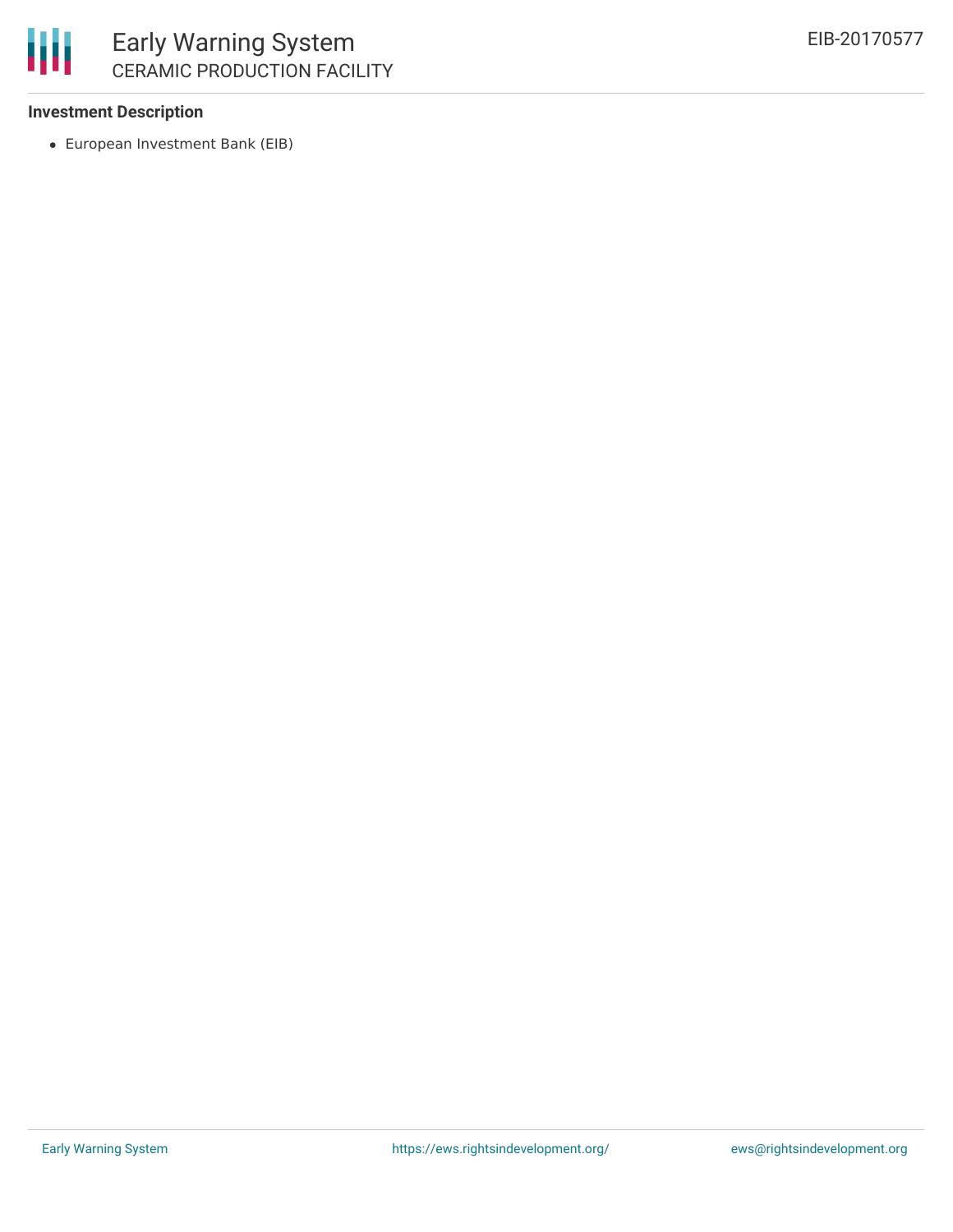

## Early Warning System CERAMIC PRODUCTION FACILITY

| <b>Private Actor 1</b> | <b>Private Actor</b><br>l Role. | <b>Private Actor</b><br>1 Sector | <b>Relation</b>          | <b>Private Actor 2</b>        | <b>Private Actor</b><br>2 Role | <b>Private Actor</b><br>2 Sector |  |
|------------------------|---------------------------------|----------------------------------|--------------------------|-------------------------------|--------------------------------|----------------------------------|--|
|                        |                                 | $\overline{\phantom{0}}$         | $\overline{\phantom{0}}$ | NGK Ceramics Polska Sp. z o.o | Client                         | $\overline{\phantom{0}}$         |  |